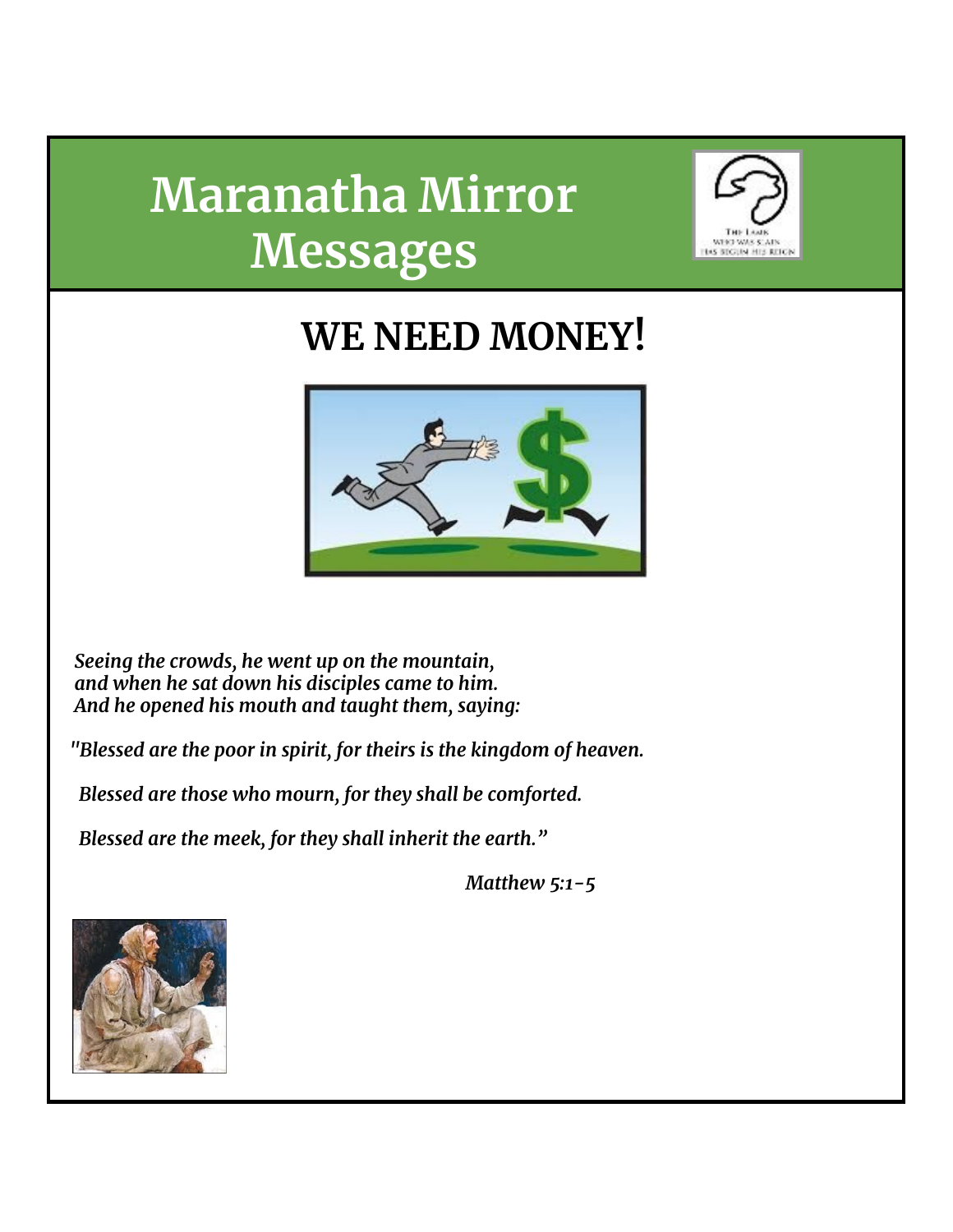Thousands of people sat on the grass and listened as Jesus taught the ways of the Kingdom of God.

*When Jesus finished these sayings, the crowds were astonished at his teaching, for he taught them as one who had authority, and not as their scribes.*

*Matthew 7:28-29*

Transport the Sermon on the Mount into the 21<sup>st</sup> Century, and we are forced to include a significant appendix….

*Before dismissing the crowd Jesus held his hands high to get their attention.*

*"My friends, if you were blessed by what you heard today, and would like to see this ministry continue, please drop your loose change in the basket as you leave.*

*If you would like to receive a special blessing, just make a pledge of monthly support. Your name will be added to our list of those who can expect to receive a Special Blessing."*



In other words,

## **WE NEED MONEY!**

Fund-raising and financial appeals are a normal part of today's Christian culture. After all, our churches need money. The evangelist has to pay for air time. And if the kids are going to go on that mission trip to Mexico, they need to raise support.

Isn't money simply part of life?

Jesus never shied away from talking about money.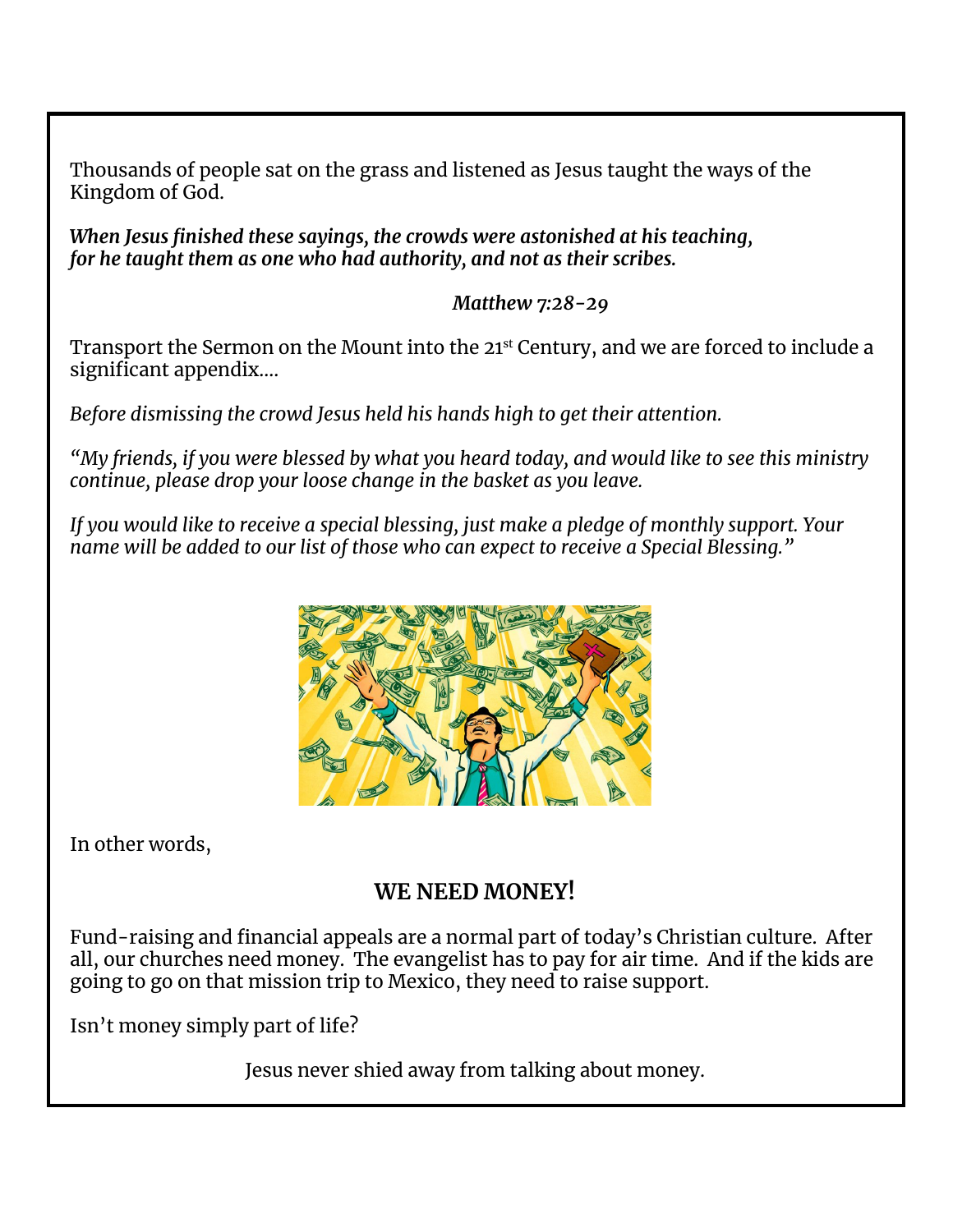### **Jesus and Money**

When Jesus talked about money, he put it in a place far different from the place it holds in today's Christian world

Jesus expects us to be faithful to God in the way we handle money.

*"He who is faithful in a very little is faithful also in much; and he who is dishonest in a very little is dishonest also in much.*

*If then you have not been faithful in the unrighteous mammon, who will entrust to you the true riches?*

*And if you have not been faithful in that which is another's, who will give you that which is your own?"*

#### *Luke 16:10-12*



Jesus makes clear that the minute money becomes an obsession, we are no longer serving God.

*"No servant can serve two masters; for either he will hate the one and love the other, or he will be devoted to the one and despise the other. You cannot serve God and mammon."*

*Luke 16:13*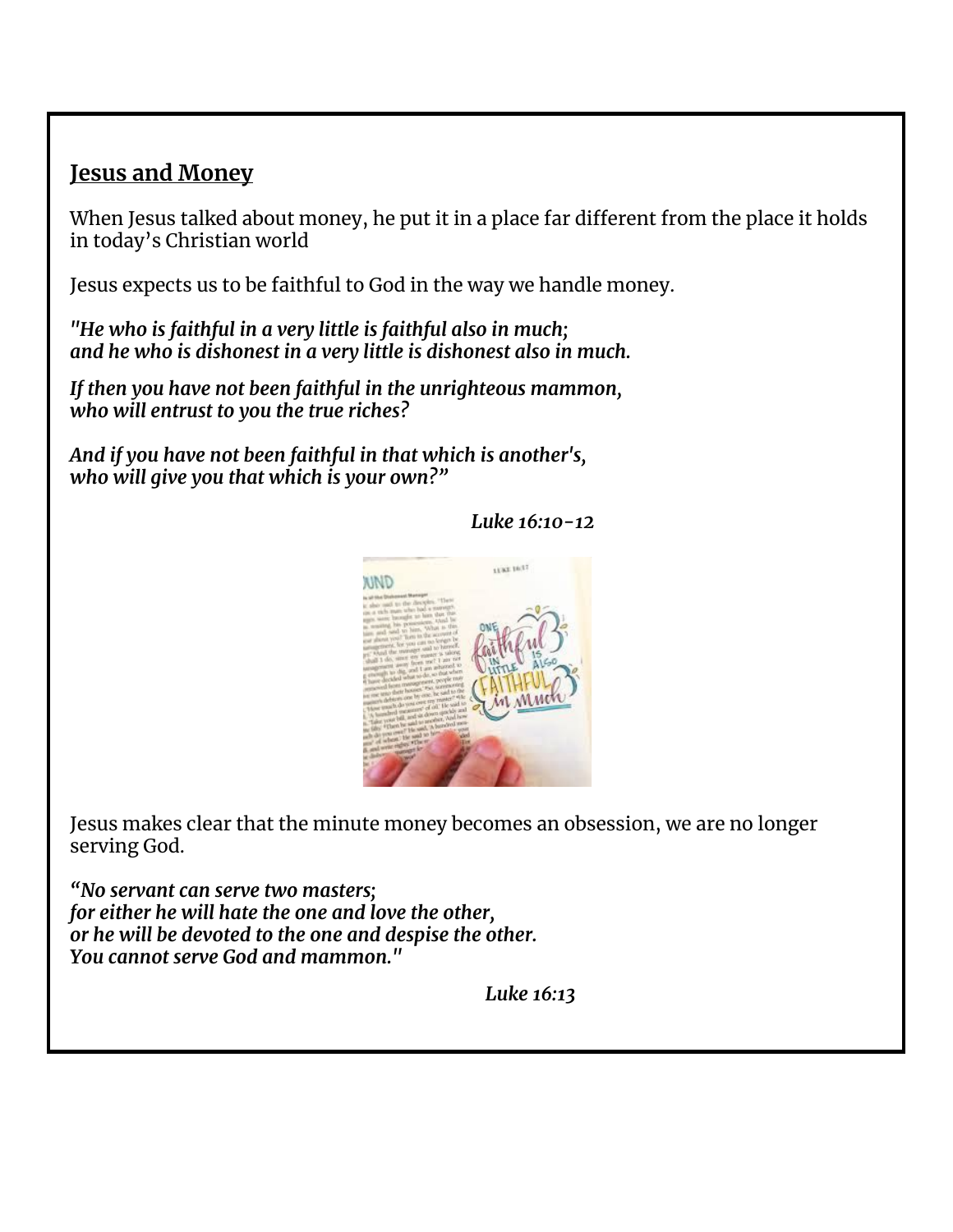

Jesus and the disciples had money for food and lodging as they traveled through Galilee and Judea. They had money for needy folks as they moved through the land.

Yet they never appealed for funds.

Instead of appealing for funds, Jesus simply practiced what he preached.

*And why are you anxious about clothing? Consider the lilies of the field, how they grow; they neither toil nor spin; yet I tell you, even Solomon in all his glory was not arrayed like one of these.*

*But if God so clothes the grass of the field, which today is alive and tomorrow is thrown into the oven, will he not much more clothe you, O men of little faith?*

*Therefore do not be anxious, saying, `What shall we eat?' or `What shall we drink?' or `What shall we wear?' For the Gentiles seek all these things; and your heavenly Father knows that you need them all.*

*But seek first his kingdom and his righteousness, and all these things shall be yours as well.*

*Matthew 6:28-33*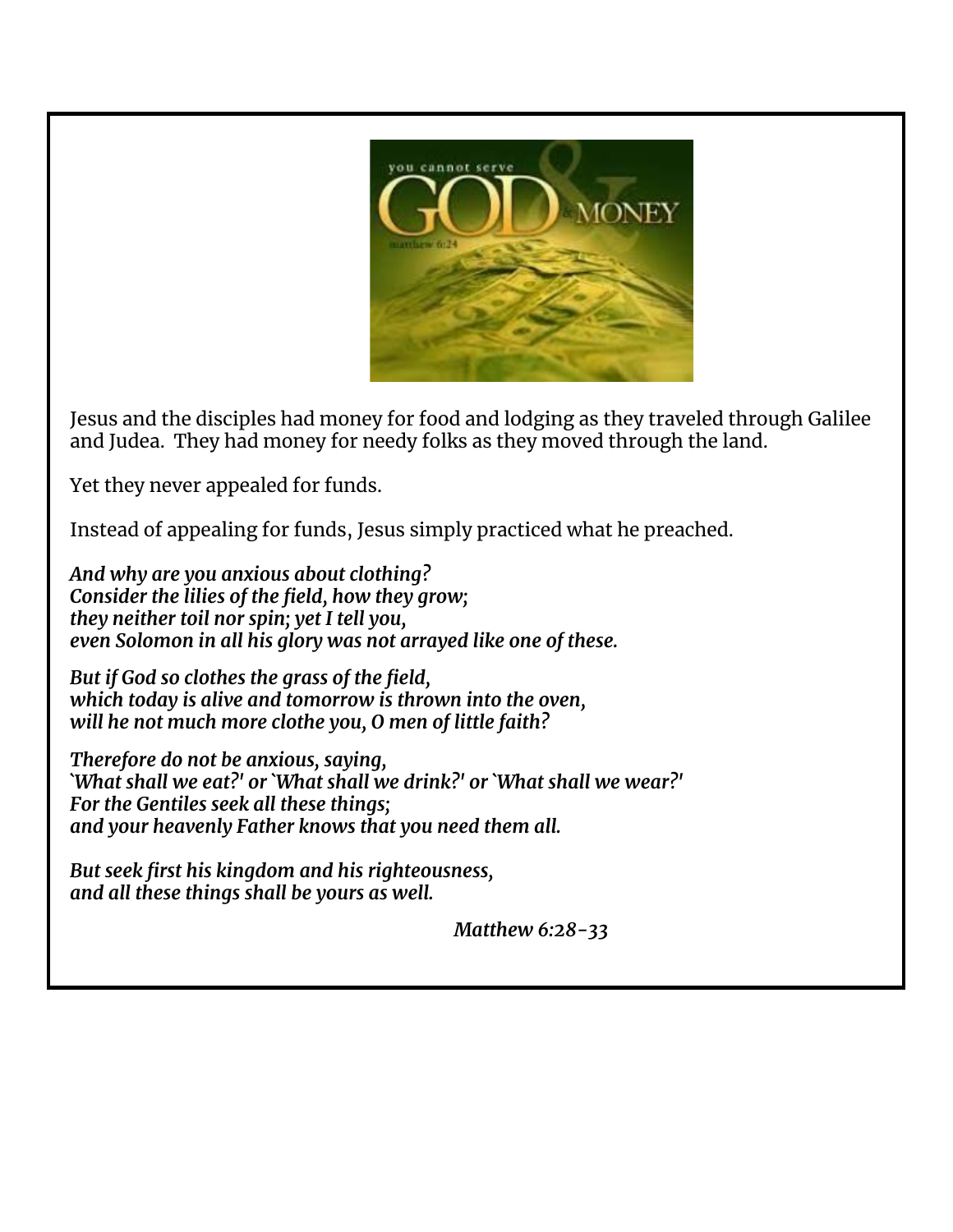

## **God's Provision**

Jesus promised that if we seek God's Kingdom first, all the things we need will be provided.

God will see to it.

This is how Jesus lived, how he carried on his work.

Somehow the money they needed was always there.

*Soon afterward he went on through cities and villages, preaching and bringing the good news of the kingdom of God. And the twelve were with him, and also some women who had been healed of evil spirits and infirmities: Mary, called Mag'dalene, from whom seven demons had gone out, and Joan'na, the wife of Chuza, Herod's steward, and Susanna, and many others, who provided for them out of their means.*

*Luke 8:1-3*

Our Lord promises that if we seek God's Kingdom first in our personal and family life, *"all these things shall be yours as well."*

Jesus does not promise that we will be rich. Nor does he promise that there will be no lean times. But he does promise that the heavenly Father will see to it that we are cared for, whether it's a paycheck or a pension check or an assistance check, or God's mysterious stream of provision which has sustained thousands before us.

## **When our churches seek the kingdom first, God will take care of the rest.**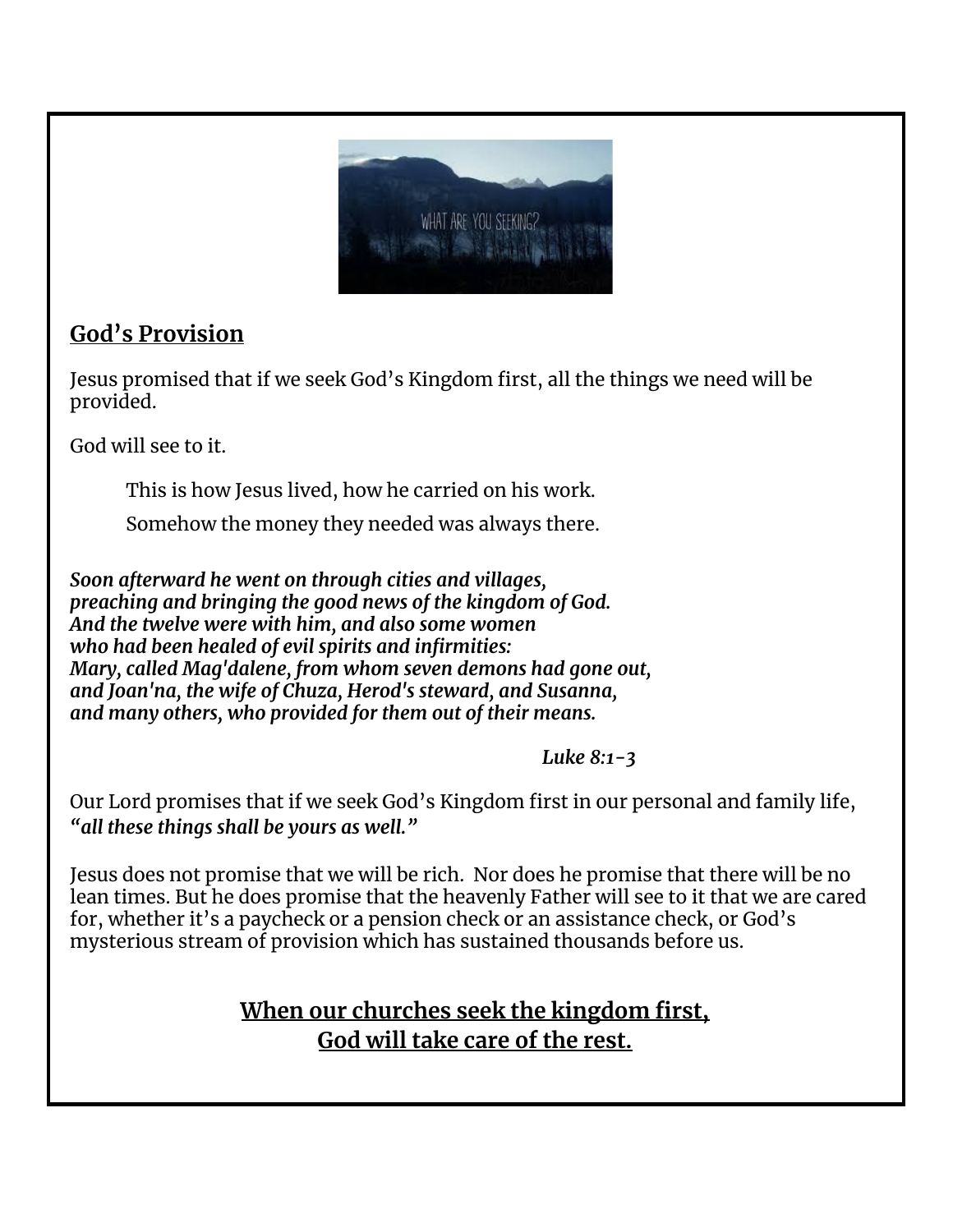Our churches preach that "God provides, as we seek his Kingdom first." So why can't we find a way to practice what we preach, without this endless fund-raising?

If it's our kingdom, money will always be an issue.

If it's God's Kingdom, God will provide.



When money becomes an issue, it's time, not to raise funds, but to find out where we've strayed from the path.

> *Lead me, Lord, Lead me in thy righteousness. Make thy way plain before my face. For it is thou, Lord, thou Lord only, That makest me dwell in safety.*



#### Prayer

Heavenly Father you are ever faithful and you know all our needs. Help us to trust in your provision, in your plan for us. Help us to be faithful and honest in little and in much. We need you more than we need financial security. Keep our hearts undivided. May you be our only master. We seek you and your Righteousness above all else. And Lord, heal our congregations of the constant need to seek money. May our religious organizations take a deep look at what we are truly seeking, what our goals truly are. Help us to stop seeing our churches and ministries as personal fiefdoms that need to prosper and grow. Open our eyes to the filth, ugliness and shame that the pursuit of money can bring to our churches and ministries. Instead of relying on meetings, programs and special effects to draw people, may people be